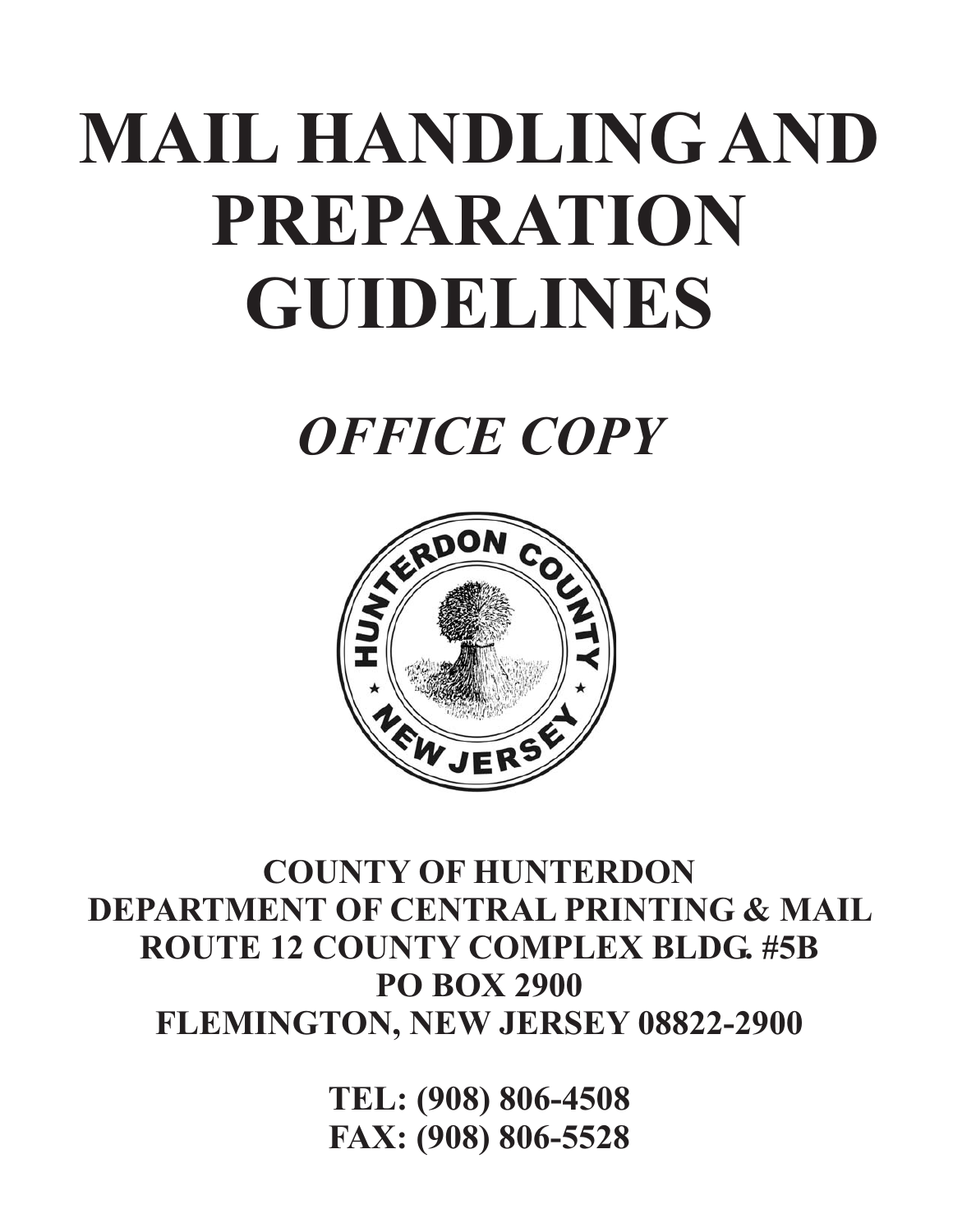## DUE TO THE VOLUME OF MAIL BEING PROCESSED AND IN COOPERATION WITH THE FLEMINGTON POST OFFICE, CERTAIN BASIC PROCEDURES NEED TO BE FOLLOWED IN ORDER TO PROCESS THE MAIL MORE EFFECTIVELY AND TO AVOID DELAYS

FOLLOWING THESE BASIC PROCEDURES WILL ENSURE CORRECT AND EXPEDITIOUS PROCESSING OF OUR MAIL AND AT THE SAME TIME HELP KEEP OUR RISING POSTAGE COSTS DOWN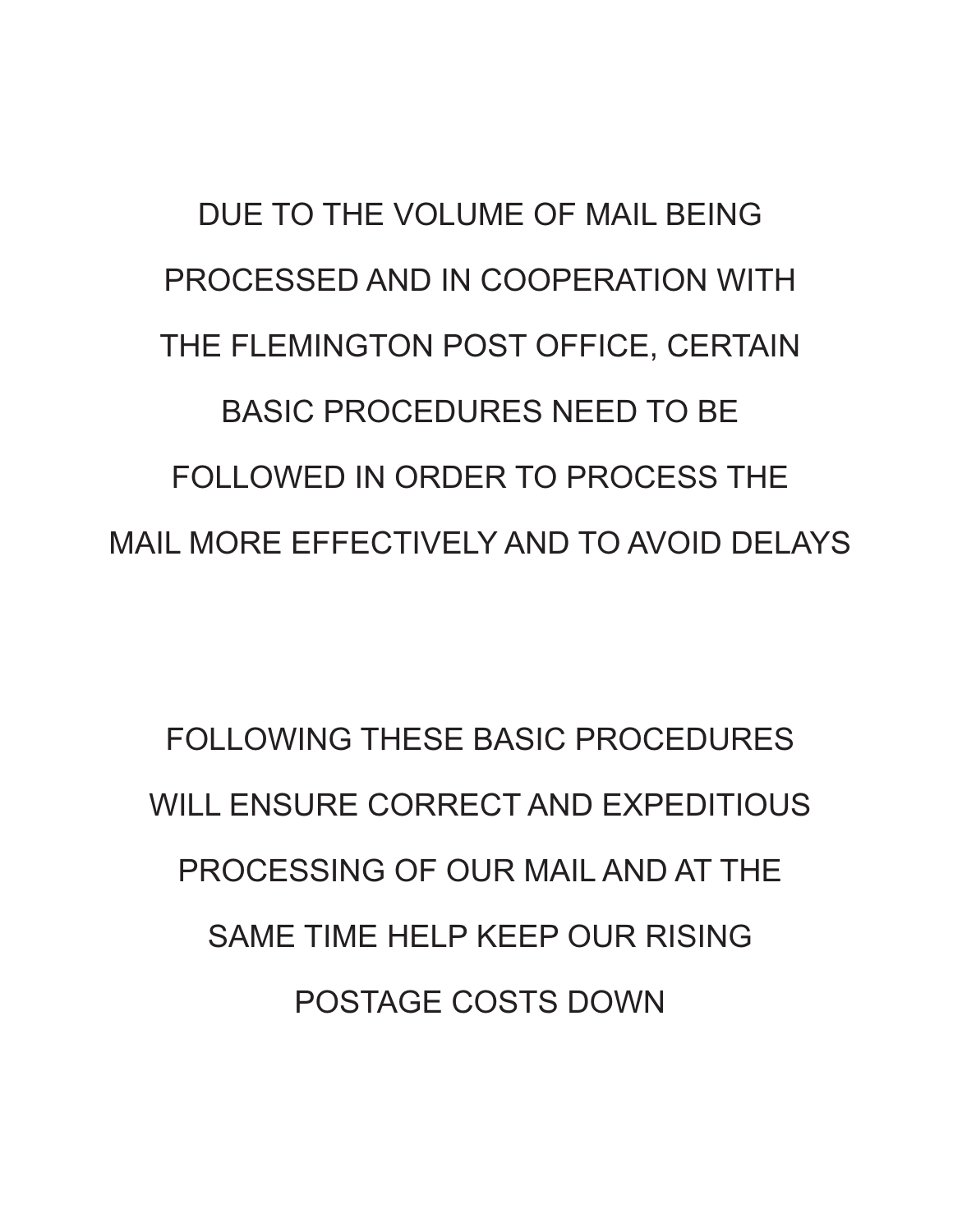### **Preparation Of Mail to be Metered**

- Mail to be metered must be separated from stamped mail. **1.**
- All mail to be metered must have an identifiable return address. Any pieces that do not have a clearly identifiable return address will **NOT** be picked up and processed. **2.**
- Mail to be metered for Flemington must be separated from "out of town" mail to be metered. **3.**
- Business envelopes to be sealed and metered must be stacked flap over flap and secured with a rubber band. **4.**
- International mail must be separated from domestic mail, and clearly labeled as International Mail. **5.**
- Envelopes with more than 5 sheets of 8  $\frac{1}{2}$ "x 11" paper must be sealed. Folded letters should not become larger than the business envelope they are placed in. **6.**
- Unenveloped mail pieces, such as flyers or newsletters, must be sealed with tabs or tape on the center right and open edge (top or bottom) to prevent jamming in mail processing equipment. Never use staples to secure mail pieces closed. **7.**
- Large mailing Booklet envelopes must be sealed if overstuffed. **8.**
- Catalog(Open End) envelopes must be sealed. **9.**





Clasp envelopes should be avoided. However, if clasp envelopes are used, tape must be placed over the clasp to prevent damage to the mailpiece and postal equipment. **10.**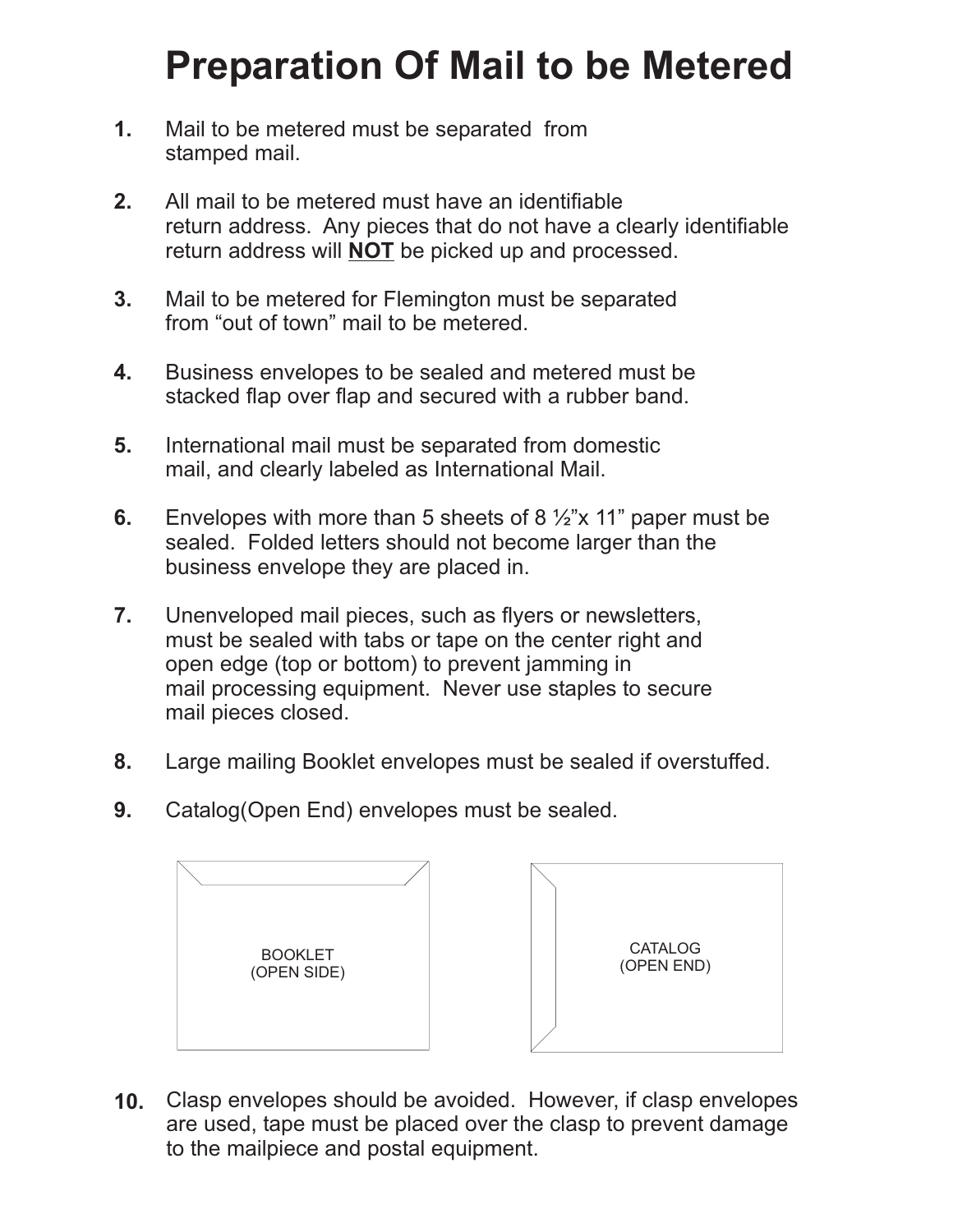### **Preparation Of Stamped Mail**

- Stamped mail must be separated from mail to be metered. **1.**
- All stamped mail and Business Reply Mail must have an identifiable **2.** return address. Any pieces that do not have a clearly identifiable return address will **NOT** be picked up and processed.
- Stamped mail for Flemington must be separated **3.**from "out of town" stamped mail.



Departments and Agencies who mail out correspondence using supplied self-addressed stamped envelopes must put supplier's return address on the mail piece. Do not put your Department's address on the piece unless you are willing to incur any potential charges for insufficient postage.

> All personal mail 16 ounces & over must be brought to the post office by mailer. It **can not** be mixed with business mail.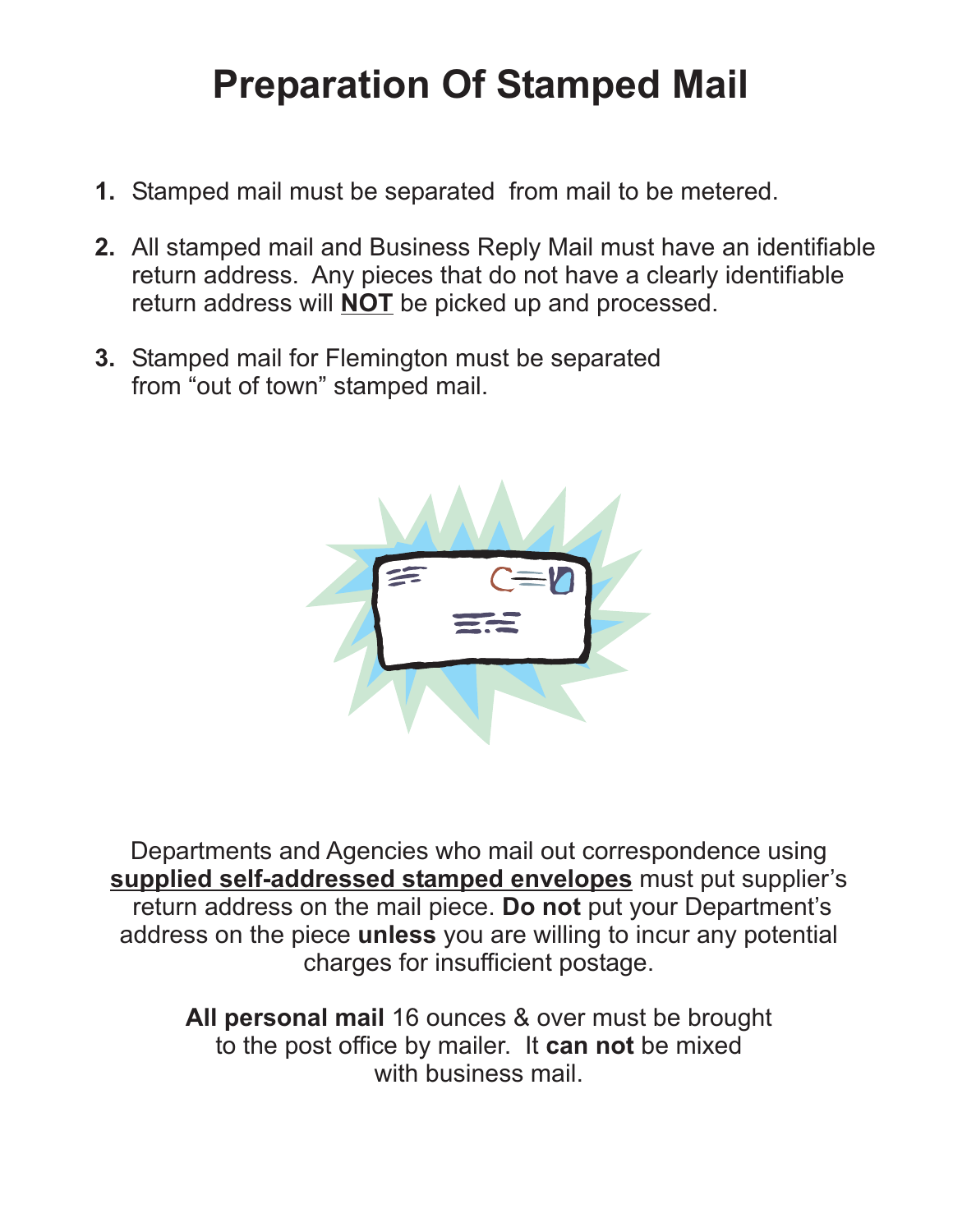### **Preparation Of Certified Mail**

All Certified Mail must be sealed

Certified forms are to be placed facing forward directly next to the return address, allowing space to affix metered tape.

Certified Mail Receipt must be filled out with recipient's name and address by mailer.

Do **NOT** enter any postage fees.

Return Receipt (green card) should be filled out and placed on the back of envelope or flat.

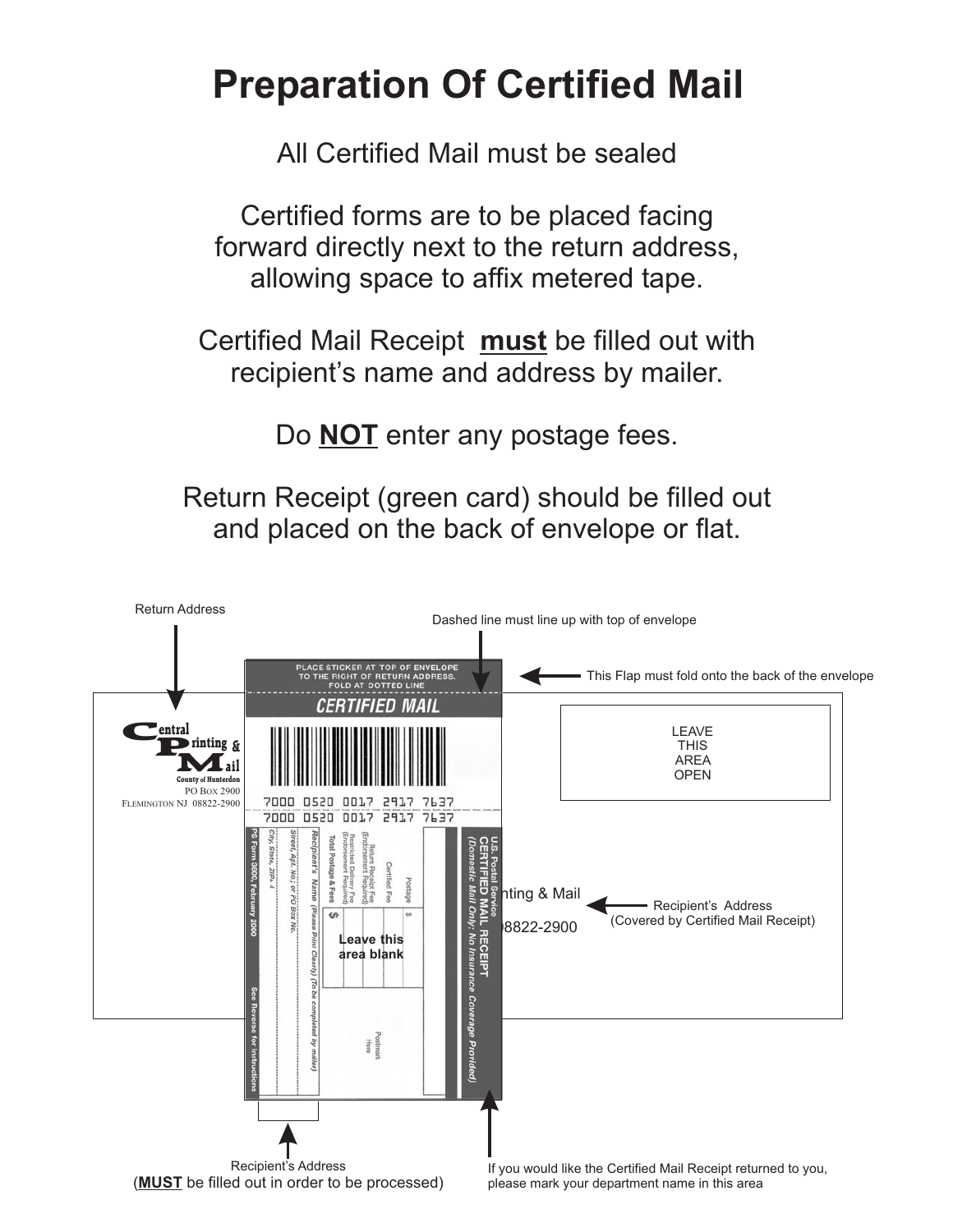### **Preparation Of Interoffice Mail**

When sending Interoffice mail, be sure to cross out last name and location used. Use individuals full name and department



The following is a list of County and State Agencies we deliver mail to. Any correspondence you need to send to these agencies should be done through interoffice mail.

**ADJUSTER ADMINISTRATOR ARAMARK BUILDINGS & GROUNDS CIVIL CASE MANAGEMENT CONSTRUCTION BOARD OF APPEALS CORRECTIONS COUNTY CLERK CRIMINAL CASE MANAGEMENT CULTURAL & HERITAGE DENTAL HEALTH ELECTION BOARD EMERGENCY SERVICES ENGINEERING FAMILY CASE MANAGEMENT FINANCE FIRE ACADEMY TRAINING CENTER FIRE MARSHAL FREEHOLDERS OFFICE HEALTH DEPT HIV/TESTING HOUSING HOUSING CORPORATION HUMAN RESOURCES HUMAN SERVICES INFORMATION TECHNOLOGY JURY MANAGEMENT LAW LIBRARY**

**LIBRARY LEGAL DEPT MENTAL HEALTH MR FIXIT OFFICE ON AGING PARKS & RECREATION PLANNING BOARD POLYTECH PRINTING & MAIL PROBATION PROJECTS ADMINISTRATION PROSECUTOR PUBLIC DEFENDER PUBLIC HEALTH NURSES PURCHASING ROADS & BRIDGES RUTGER'S COOPERATIVE EXT SENIOR HEALTH SERVICES SHERIFF'S DEPT SOCIAL SERVICES SOLID WASTE SPECIAL CIVIL PART SUPERINTENDENT OF SCHOOLS SUPERIOR COURT JUDGES SURROGATE'S COURT TAX BOARD WEIGHTS & MEASURES YOUTH FACILITY**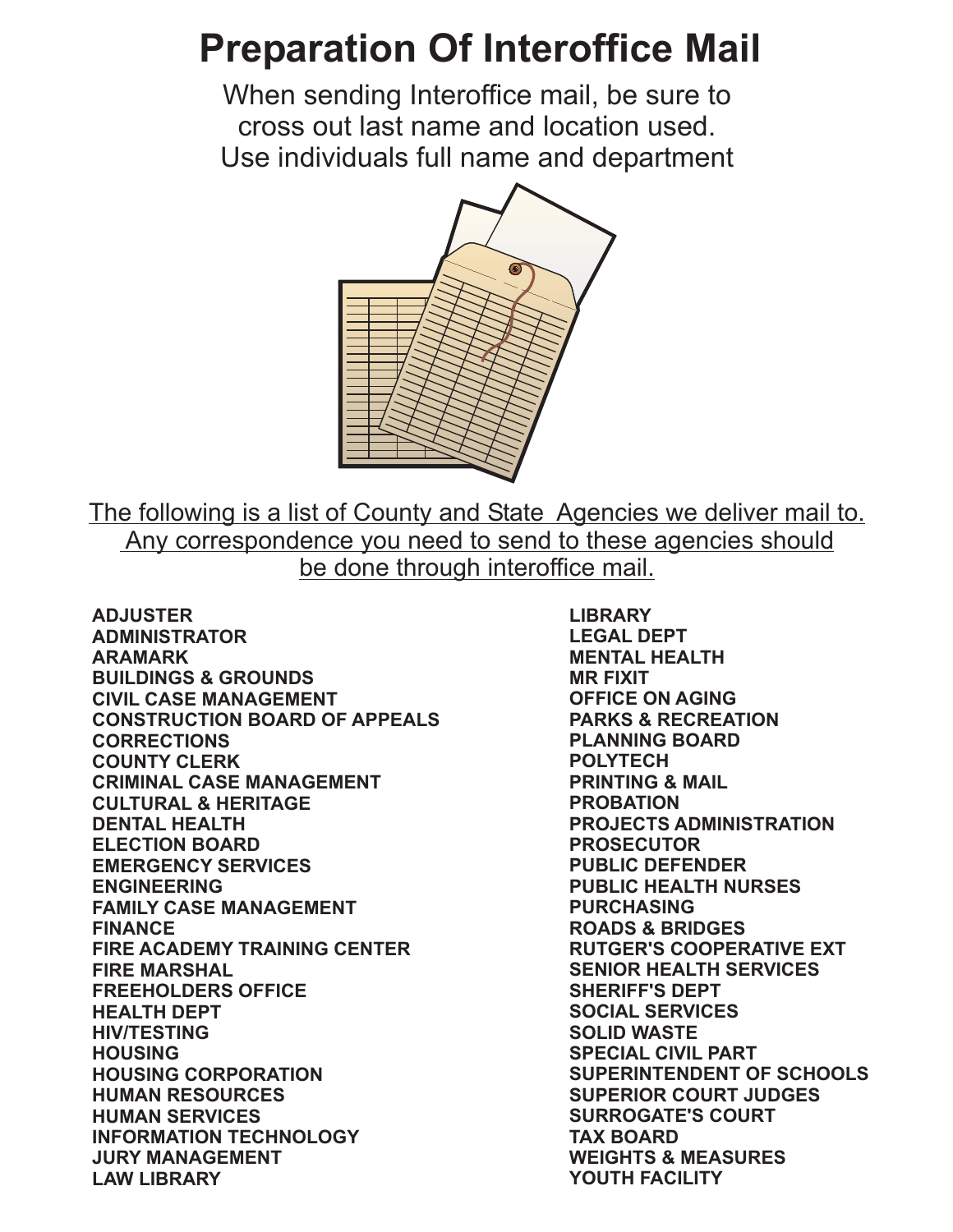#### **Guidelines for Handling Suspicious Letters, Packages**

#### **HUNTERDON COUNTY IS CONTINUING IT'S PROCESS OF PRO-ACTIVELY PLACING SAFEGUARDS ON THE INTERNAL MAIL SYSTEM FOR MAIL COMING INTO COUNTY OFFICE BUILDINGS.**

PART OF THIS PRO-ACTIVE PROCESS IS EDUCATING ALL COUNTY EMPLOYEES ON WHAT TO LOOK OUT FOR WHEN HANDLING MAIL IN THE COURSE OF THEIR DUTIES.

#### **THE COUNTY'S CENTRAL PRINTING AND MAIL DEPARTMENT CONTINUES TO INSPECT INCOMING MAIL FOR IRREGULARITIES AS A FIRST PRECAUTIONARY MEASURE PRIOR TO DISTRIBUTION TO DEPARTMENTS.**

#### **WHAT CONSTITUTES A "SUSPICIOUS PARCEL"?**

THE FOLLOWING ARE GUIDELINES FROM THE UNITED STATES POSTAL SERVICE OF SOME TYPICAL CHARACTERISTICS WHICH OUGHT TO TRIGGER SUSPICION INCLUDE MAIL AND PARCELS THAT:

- ARE UNEXPECTED or FROM SOMEONE UNFAMILIAR TO YOU OR YOUR ORGANIZATION
- ADDRESSED TO A DEPARTMENT or PERSON(S) UNKNOWN TO YOUR ORGANIZATION
- ADDRESSED ONLY TO YOUR ORGANIZATION NO DEPARTMENT or PERSON(S) INDICATED
- ARE ADDRESSED TO SOMEONE NO LONGER WITH YOUR ORGANIZATION or ARE OTHERWISE OUTDATED
- HAVE NO RETURN ADDRESS OR HAVE A RETURN ADDRESS THAT CAN'T BE VERIFIED AS LEGITIMATE
- ARE OF UNUSUAL WEIGHT, GIVEN THEIR SIZE, OR ARE LOPSIDED or ODDLY SHAPED
- HAVE EXCESSIVE POSTAGE, GIVEN THEIR SIZE or WEIGHT
- ARE MARKED WITH RESTRICTIVE ENDORSEMENTS, SUCH AS "PERSONAL" OR "CONFIDENTIAL" WITH NO RETURN ADDRESS INDICATED OR IDENTIFIABLE
- HAVE PROTRUDING WIRES, STRANGE ODORS or STAINS
- SHOW A CITY or STATE IN THE POSTMARK THAT DOES NOT MATCH THE RETURN ADDRESS

#### **WHAT SHOULD I DO IF I'VE RECEIVED A SUSPICIOUS PARCEL IN THE MAIL?**

- 1. **<u>DO NOT</u> TRY TO OPEN THE MAIL PIECE OR PACKAGE SUSPECTED OF CONTAMINATION DO NOT</u>** SHAKE OR BUMP THE ITEM
- **2.** ISOLATE THE PARCEL, DO NOT MOVE OR REMOVE IT FROM THE CONTACT LOCATION
- EVACUATE AND CORDON OFF THE IMMEDIATE AREA **3.**
- ENSURE THAT ALL PERSONS WHO HAVE TOUCHED THE MAIL PIECE **WASH ALL EXPOSED AREAS WITH SOAP AND WATER 4.**
- **NOTIFY SUPERVISOR OR DESIGNATED PERSON IMMEDIATELY 5.**
- 6. SUPERVISORS OR DESIGNEES SHOULD <u>ATTEMPT TO IDENTIFY AND CONTACT THE SENDER</u> OF THE PIECE THROUGH THE RETURN ADDRESS TO VERIFY IT'S CONTENTS
- **7.** IF YOU ARE <u>UNABLE</u> TO IDENTIFY OR CONTACT THE SENDER, CALL 9-1-1 AS DESCRIBED BELOW
- **8. CALL 9-1-1** TO REPORT THAT YOU'VE RECEIVED A SUSPICIOUS PARCEL IN THE MAIL THAT YOU FEEL <u>MAY</u> CONTAIN AN UNKNOWN BIOLOGICAL OR CHEMICAL SUBSTANCE
- LIST ALL PERSON(S) WHO HAVE TOUCHED THE LETTER AND/OR ENVELOPE. INCLUDE CONTACT **9.** INFORMATION, NAME AND PHONE NUMBER
- FOLLOW THE INSTRUCTIONS OF ENFORCEMENT AGENTS AND HEALTH CARE AGENCIES **10.**